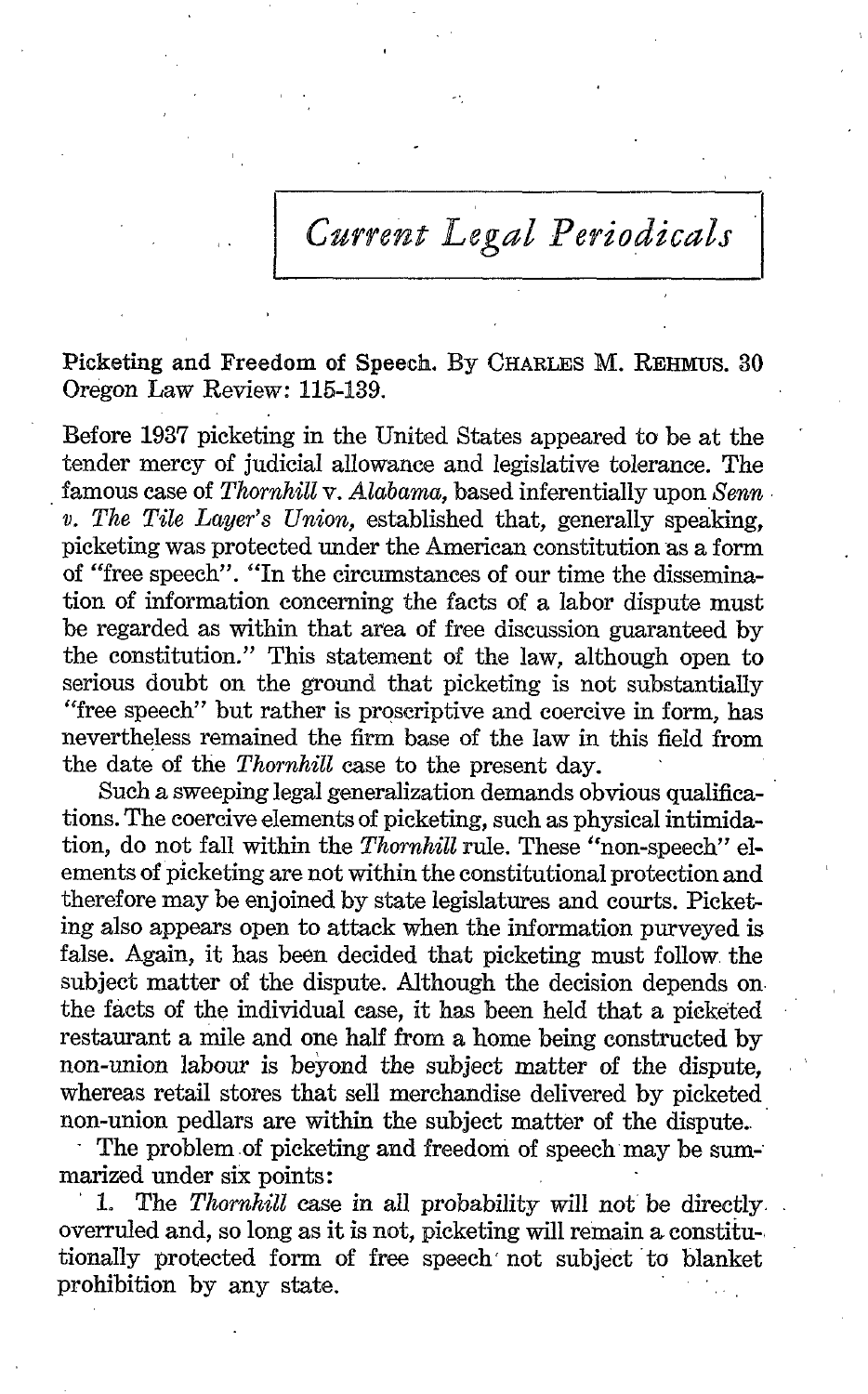2. Picketing is a suspect form of speech involving coercion and physical force. Whenever picketing becomes, or it is apprehended that it will become, tainted with violence the non-speech element becomes paramount and constitutional protection lapses .

3. Picketing is open to attack on two other grounds. First, the truth or falsity of the information purveyed is an element in the constitutional protection afforded. Secondly, the court has often bolstered its opinion by mentioning the fact that other traditional methods of communication were open to the disputants.

4. Picketing must follow the subject matter of the dispute.

5. The picketing must not be for the purpose of compelling an illegal act by the person picketed.

6. Peaceful picketing may be reasonably curtailed by a state that feels the picketing will result in harm to the economy of the state.

Public opinion favoured the New Deal's aid to unionization. The court felt this social pressure in laying down the Thornhill doctrine at a time when unions were weak under the combined attack of employers, courts and legislatures. In the late 1930's the problem changed to one of curbing excesses of strong union power. It was realized that picketing could not have absolute protection. The courts decided to act as umpire in the allowable area of economic conflict rather than return picketing to the status of non-protection, at the same time curbing unjust excesses resulting from the non-speech elements of picketing  $-$  a decision with which the author finds himself in full agreement. (Ross McBAIN)

## Justice Holmes and His Hecklers. By FRED RODELL. <sup>60</sup> Yale Law Journal: 620-624.

In a brief, crisp dissertation Professor Rodell of the Yale Law School raises the shield in defence of the memory of former United States Supreme Court Justice Oliver Wendell Holmes — of late subjected to a new bout of mud slinging and dirty-name calling -and at the same time vanquishes the foe. Professor Rodell is inspired to put pen to paper by recent outbursts of syndicated newspaper columnist Westbrook Pegler ("the only man who ever made a living out of the sort of stuff that small boys scrawl on back walls and fences"), who this time devotes his notorious personal invective against "one of the finest minds and greatest spirits that American civilization has produced".

Pegler would have Mr. Justice Holmes responsible for the subsequent sins of Alger Hiss, Lee Pressman and scores of unnamed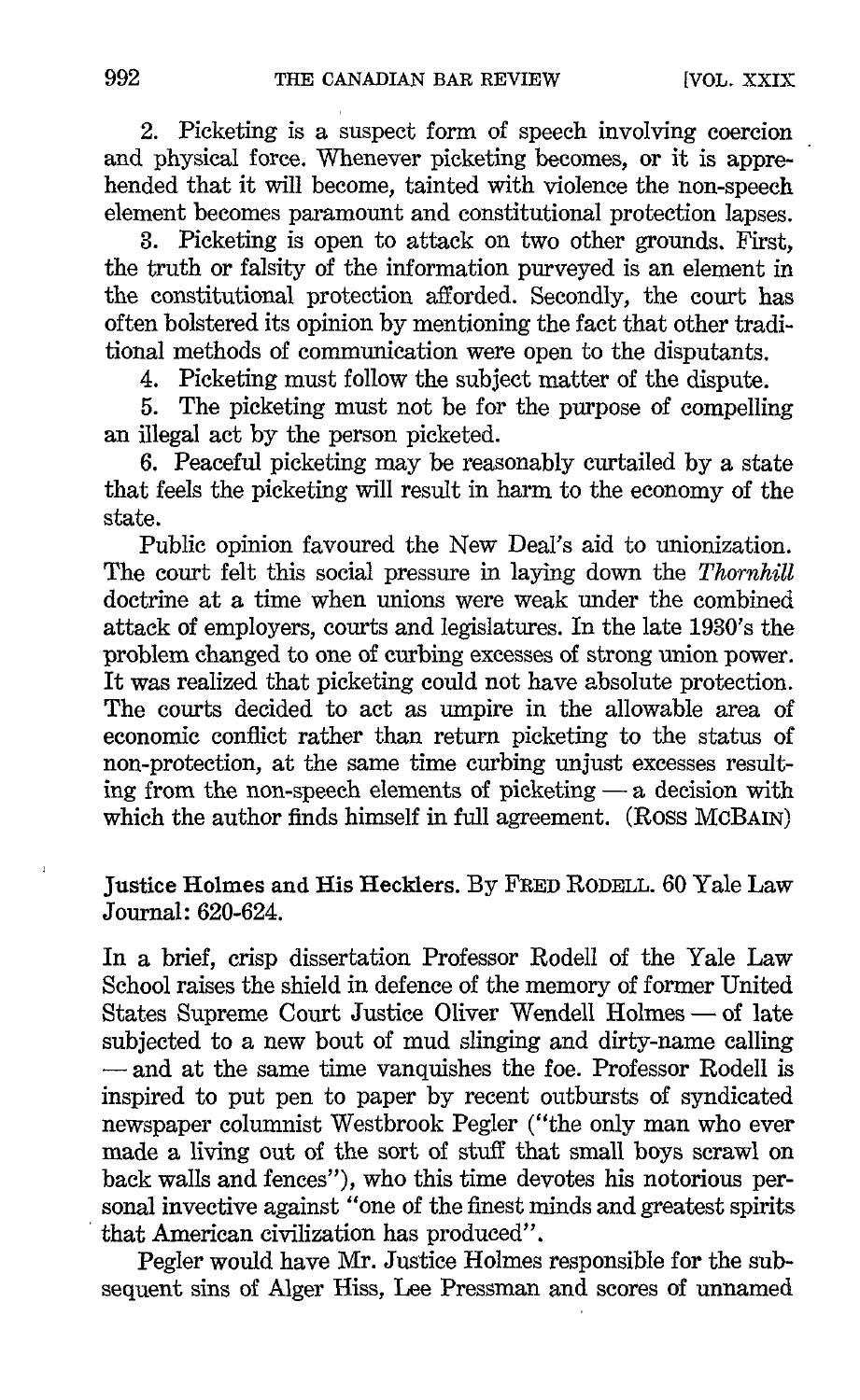others. Were this just Pegler tilting at one of his many windmills, his savage assault could readily be dismissed without many second thoughts. Put the columnist "got his lead from a group of men more responsible and thoughtful than he, most of whom would deplore Pegler's blast for its vulgarity and its vicious stupiditybut most of whom should recognize in what Pegler wrote a reaffirmation, however offensively phrased, of their own ideas about Holmes and his philosophy of law and life".

Professor Rodell refers to a respectable San Francisco lawyer, Mr. Harold McKinnon, who, writing in the American Par Association Journal two years ago, labelled Holmes either a fascist or a communist. McKinnon's article was later published in pamphlet form with an approving foreword by the University of Chicago's Professor Mortimer Adler (of "The Great Books" fame). But the assault on Holmes and- what he stood for did not originate with them. In 1942 Fathers John Ford and Francis Lucey published separate attacks, and in <sup>1945</sup> Mr. Ben Palmer of the Minneapolis Bar wrote an article for the American Bar Association 'Journal entitled "Hobbes, Holmes, and Hitler".

"What lies at the bottom of all this desperate effort to discredit the almost legendary figure who at his death, and long before it, was hailed as the'grand old man of U.S. law, and one of the great Americans of all time?" It is not an attempt to destroy the democratic ideal merely by destroying one of "democracy's dead heroes", as suggested by one writer. Nor is it simply a Catholic assault on one of the most outspoken non-believers in the existence of natural law and in more-than-human significance to human values. As much as Holmes was attacked by lay and clerical Catholics, he was defended with equal vigour in the Commonweal, a Catholic publication, and by the late Justice Murphy. Nor was the onslaught launched because Holmes was the great champion of individual liberties on the court.

The true basis of the anti-Holmes writings and orations lies in the fact that the late Justice would not accept a superhuman foundation for human conduct. "Holmes would have nothing to do with Absolutes. In religion he was an agnostic, in philosophy a skeptic, in law a realist. The notion that any sort of ultimate truth, above the capacity of the human mind to create or effect, was abhorrent to him." Those who have taken up the cudgels against Holmes, from all faiths, believe in some way in the absolute that he abhorred.

Holmes had enough faith in man's power to reason that he disliked dogmatism and having all answers handed down to him.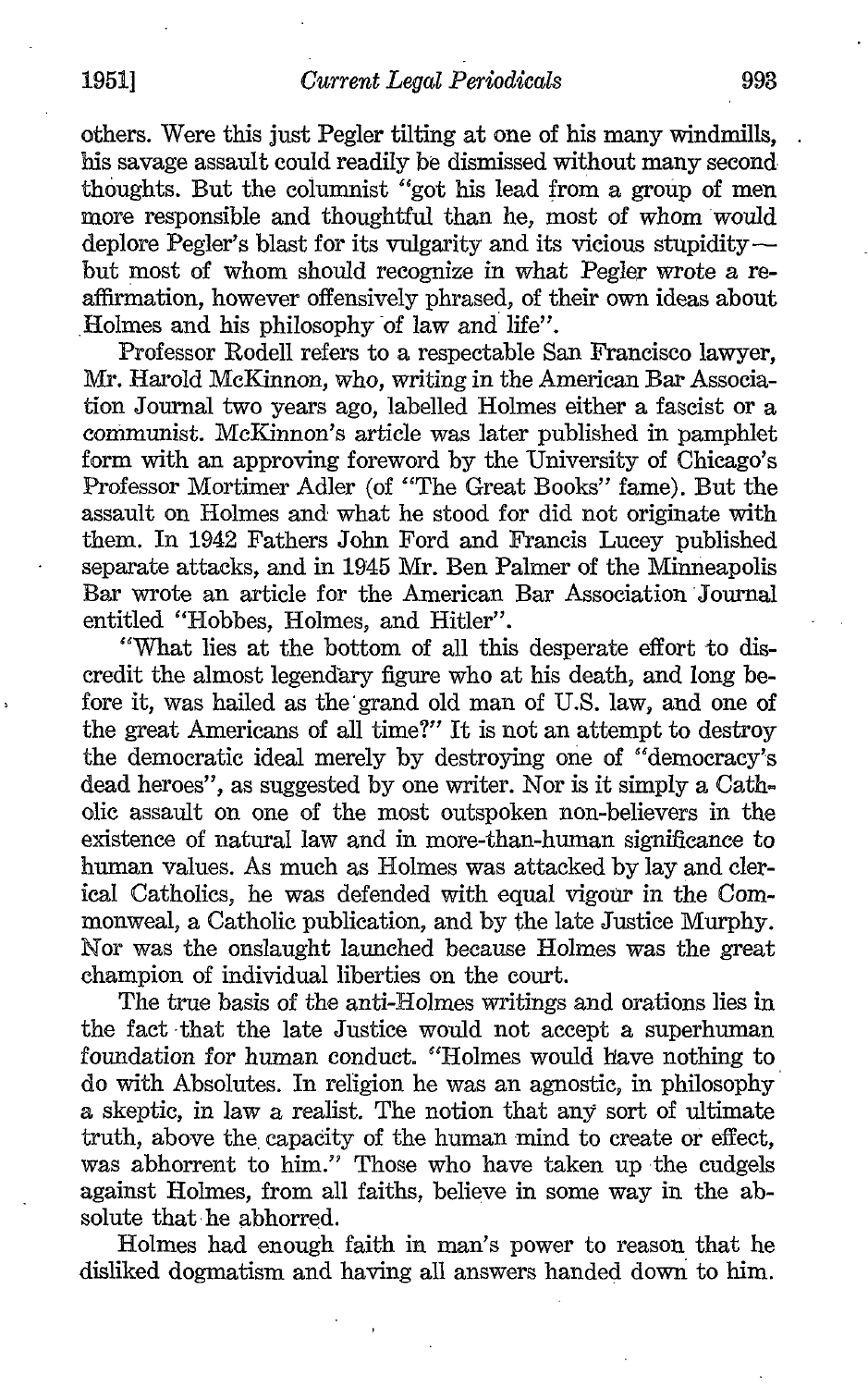His realism caused him to proclaim many truths about the law which the "word believers" found hard to face (for example, "that all law really amounts to is what a bad man cannot get away with"; "the life of the law has not been logic; it has been experience"). What Holmes' critics overlook is that Holmes is describing what is ; he is not purporting to say what ought to be. Often he repeated that this type of thinking had not led him to the cynicism of defeat and despair and "that in the realm of ought-to-be, he held strong moral and ethical views concerning decency and justtice among mankind".

So long as Holmes can be read, the philosophy and teachings of the Absolutists are insecure . "For Holmes saw that those who claimed for their ideas, as he never did, a validity apart from the facts of life, a validity said to be grounded in the abstractions of logic or the absolutes of Natural Law, were in essence trying to raise those ideas to a stature not inherent in the ideas themselves, and so scare away, any irreverent skeptics who might want to ask Why." And, the author concludes, anyone who reads both Holmes and his hecklers will clearly see which one is more nearly the fascist and which the true democrat. (HAROLD BUCHWALD)

Changing the Beneficiary of a Life Insurance Contract. By GROVER C. GRISMORE. 48 Michigan Law Review: 591-602.

Acursory examination of the judicial reports will reveal that there is a constant stream of cases coming before the courts in which the principal questions at issue involve the disposition of the proceeds of matured life insurance policies.

In general there are two kinds of cases that cause difficulty: (1) those in which an insured who has reserved an option to make a change of beneficiary has taken some of the steps prescribed in his contract for affecting a change, but has died or become incapacitated before the procedure has been carried through to the end ; and (2) those in which, an option having been reserved, no steps whatever have been taken toward complying with the prescribed formalities, but other conduct of the insured makes it clear that it was his intention that someone other than the formally designated beneficiary should receive the proceeds of the policy upon its maturity.

The real question at issue in all these cases would seem to be whether the formalities prescribed in the contract for affecting a change are to be deemed to be conditions subsequent to the right of the formally designated beneficiary as well as conditions pre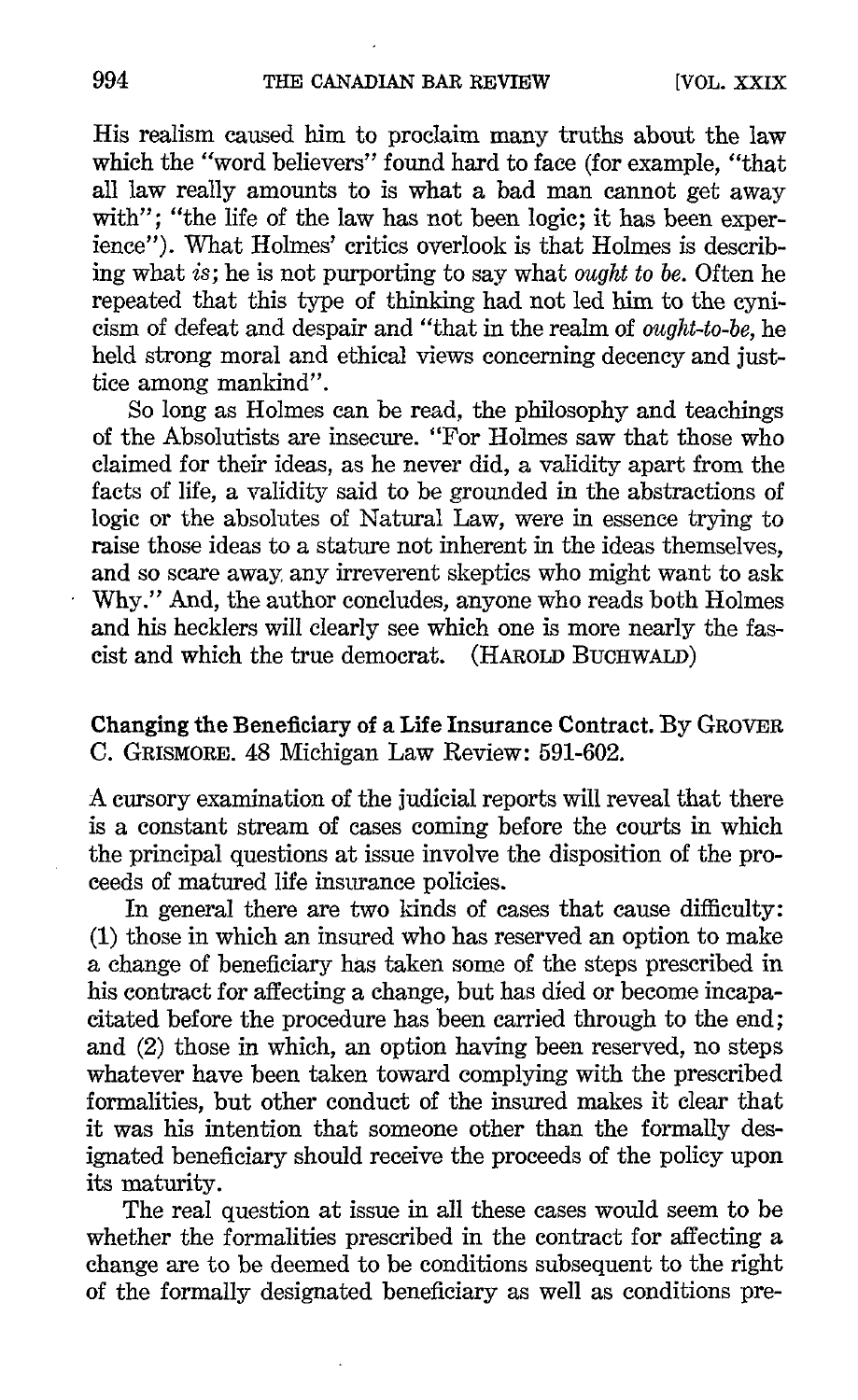cedent to the duty of the insurer to pay a claimant, or whether they are merely conditions precedent to the duty of the insurer to make payment to the claimant.

A. situation, rather suggesting that the formalities are merely conditions precedent to the insurer's duty to pay a particular person, has arisen in connection with the application of the so-called "facility-of-payment" clause, which is found in many industrial life insurance policies. When a specific beneficiary is named in a policy containing such a clause, but the insurer pays the proceeds to some one of the persons described in the "facility-of-payment" clause; to the exclusion of the named beneficiary, it has usually been held that, although the obligation of the insurer has been fully discharged by the payment, nevertheless the person receiving it holds the money in trust for the named beneficiary. The theory of this holding is that the "facility-of-payment" clause is designed solely for the convenience and protection of the insurer and that payment under it does not determine the ultimate right to the money.

The decided cases are in hopeless confusion. Nevertheless, where the first type of situation mentioned is involved, the decided cases are, for the most part, consistent with the view that the formalities are conditions subsequent to the right of the formally designated beneficiary and that, unless they have been observed, or their fulfillment is legally excusable, the claimant is not entitled . But it does not follow from these decisions that literal compliance with every specified detail is essential. If the insured has done everything required of him to affect a change, and all that remains is for the insurer to record- the change on its records or on the policy, then\_ it is generally conceded that the newly designated beneficiary should prevail.

Continuing this line of thought, the courts have held that a requested change of beneficiary may be effective, where the insured has not done everything required of him, if the failure to take the omitted steps was due to unanticipated circumstances beyond his control .

It is obvious from the cases that the law on the subject is in a confused and uncertain state. There is much to be said, for the view that the problem would be simplified were the courts to deal with the "change of beneficiary" clause in the regular life policy in all cases as a majority of the courts have dealt with the "facil- ity of payment" clause in, the usual industrial life policy. It would not be unreasonable to take the view that all of the formalities prescribed for changing the beneficiary are intended solely for the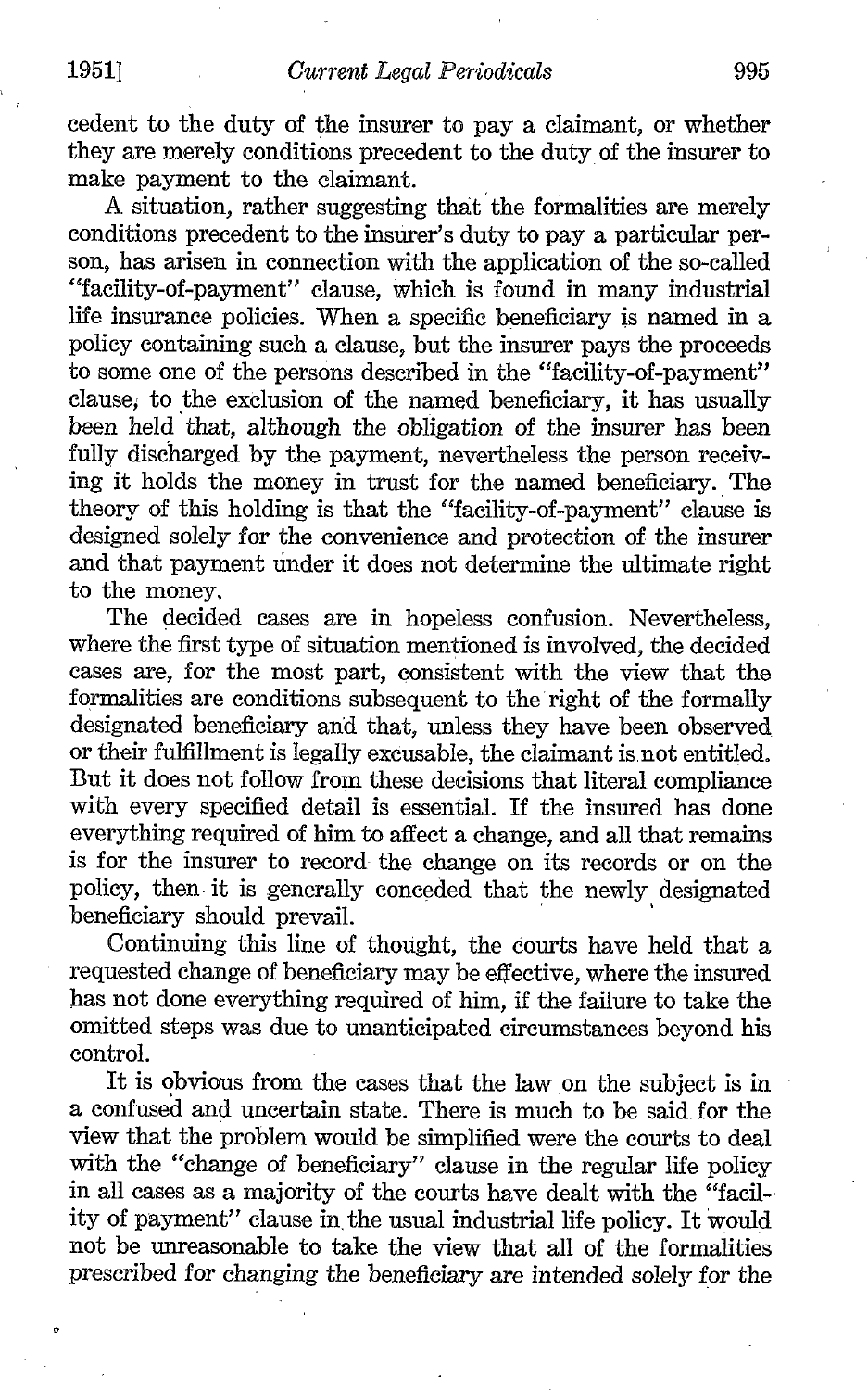protection of the insurer and are not at all designed to qualify the power of the insured to vest a beneficial interest in the proceeds in any third person without complying with those formalities. On this view of the matter, as was pointed out, the insurer would be fully protected, since payment to the formally designated beneficiary would discharge his obligation . On the other hand, the wishes of the insured in regard to the disposition of the money could be fully met, since the court, on interpleader or in a suit brought by the claimant against the person receiving the fund, assuming the formally designated beneficiary could not show a superior equity, could then award it to the claimant, provided he could show by trustworthy evidence that he was the person finally intended by the insured to have it.  $(R. M. MCKAY)$ 

## Legal Education : Notes from the Third International Congress of Comparative Law. By A. H. CAMPBELL. <sup>42</sup> Juridical Review : 267-287.

This article consists of notes based on the reports made by delegates from Scotland, England, France, Germany, Spain and Canada, and by Professor Hazard on Soviet Law, at the Third International Congress of Comparative Law. Although the systems differ, not only in the content of their rules but also in the organization and qualifications of the legal profession, similar problems arise in the teaching of law.

The fundamental problem is to achieve a balance between cultural and vocational training. The lawyer should not only be technically skilled but he should be learned in the underlying prin ciples of law. The general opinion of the delegates was that cultural training is more important in the formative years of the professional man, although they recognized that many students cannot afford the longer training made necessary by the inclusion of cultural subjects. The answer is to divide the legal profession into two classes: one calling for shorter courses and mainly concerned with practical and vocational study, for the man more interested in the practical side of the profession ; and the other calling for a longer and more intensive course of study, with more attention devoted to the cultural and intellectual aspects of the legal system. But, even in the shorter courses, there should be an attempt to enrich the culture and awaken the critical understanding of the student, so that he may realize that law is more than a limited practical technique.

What extra-legal subjects should be studied in addition to the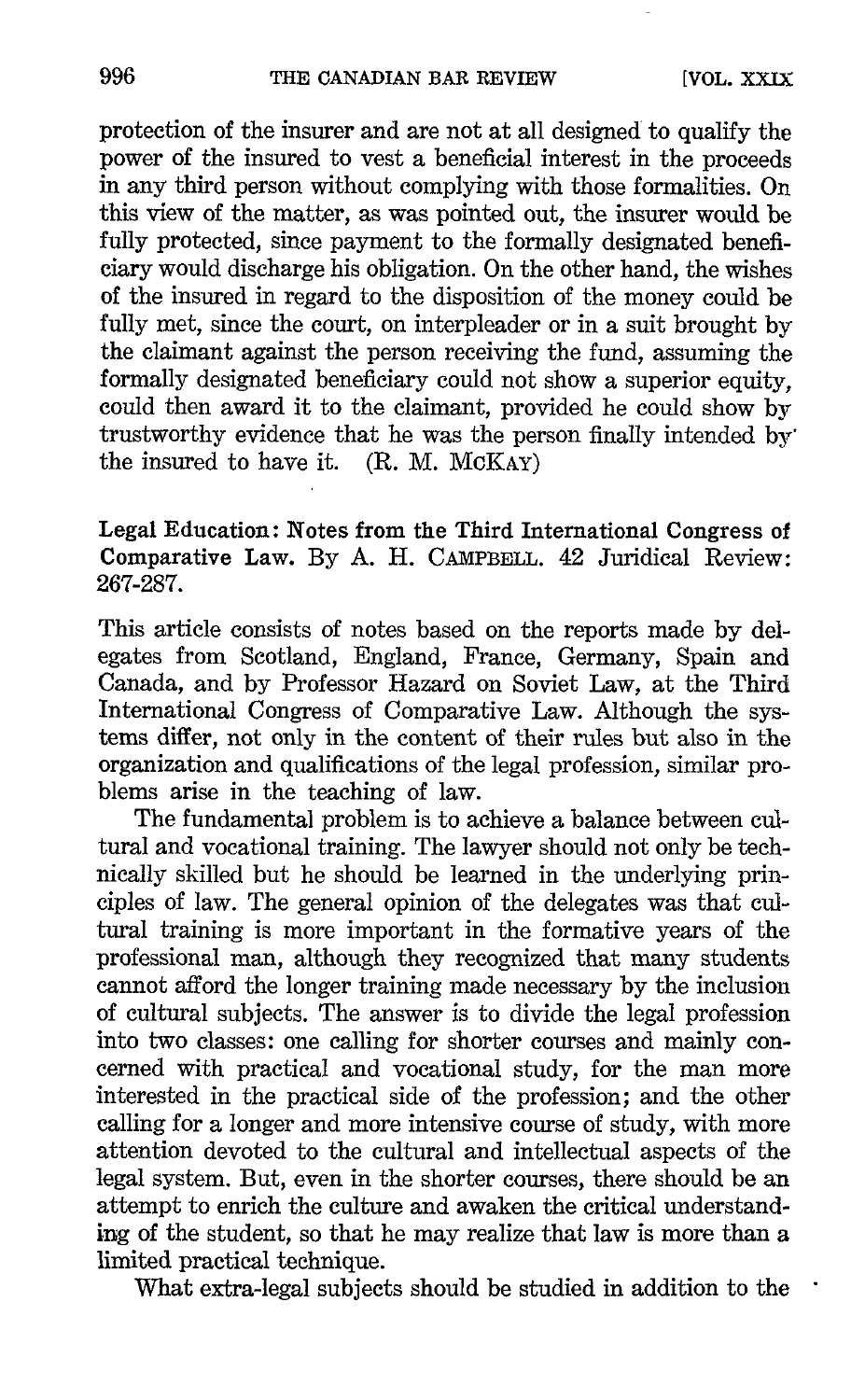purely legal subjects? There are two classes of subjects to be considered: those valuable as mental discipline to train the mind; and those valuable for their cultural content to add to the student's general knowledge and culture. Training of this sort is invaluable because it enables the lawyer to co-operate in the task of reforming the law to accord with the changing social pattern.

It was agreed at the Congress that the student's main concern should be with the law of his own country and that the method of teaching it should be independently solved in each country . Although the law is divided into subjects, the student should be made to realize also that many of them may be involved in a single case.

Certain particular subjects were considered. Public law and administration is increasing in importance due to the increasing tendency to state regulation of industry. Comparative law and Roman law bring a realization that there is more than one possible set of rules for the regulation of human relationships . A course of criminal law might be improved by including instruction in criminology and penology. The value of legal philosophy or jurisprudence was stressed, though it was not agreed whether it should be taught at the beginning or end, or both the beginning and end' of the course.

A discussion on methods of instruction revealed that the case method was used in England but only as a supplement to lectures and texts, and that even in the United States there is less reliance on it than formerly. The author feels that it is useful in studying the sources of law and as mental training. Although lectures are often criticized on the ground that they 'duplicate the work of texts, they have these advantages: (1) codified law is more easily taught by lectures; (2) students learn much from the arrangement of lectures; (3) auditory memory in some students is better than visual; (4) lectures induce research by the lecturer. They are useful as a supplementary form of instruction, although insufficient alone. The delegates advocated tutorial and discussion groups because they encourage the student's initiative and help spot individual difficulties. Various forms were discussed.

Other matters considered include : supplementary aids to teaching, films, debates, moots and libraries, and the need for practical training, with special reference to the systems used in Germany and France. (R. W. McMURRAY)  $(R. W. MCMURARY)$ 

International Human Rights and Their Implementation. By LEON-ARD P. ARIES. 19 George Washington Law Review: 579-612.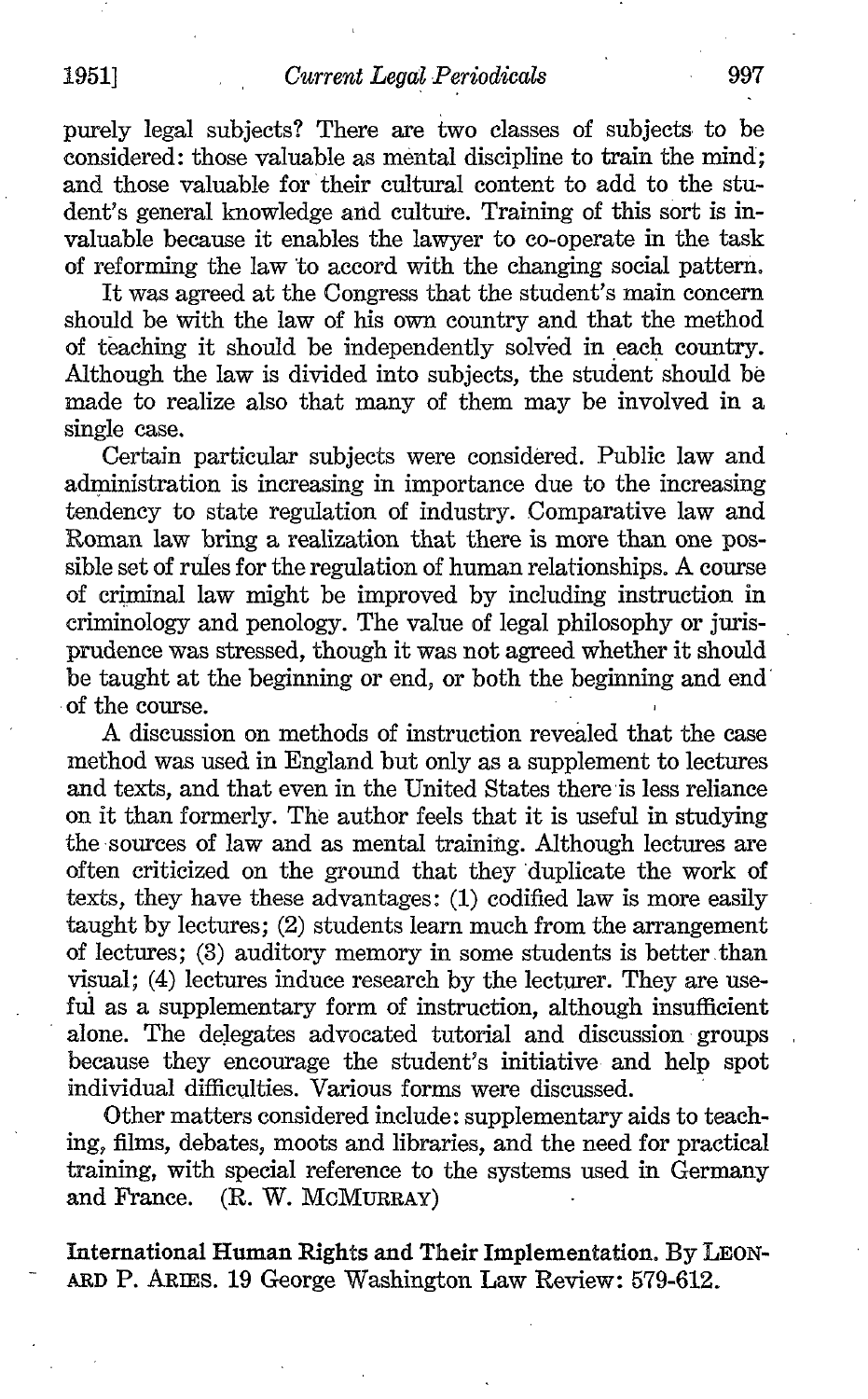From the Magna Carta of 1215 to the Universal Declaration on Human Rights man has fought for and legislated for a code of ethics leading to brotherhood and equality, today not a luxury but a necessity for survival, not of one group or nation but for the world. The General Assembly of the United Nations has proclaimed the Universal Declaration as a standard of achievement for all nations and urges all to recognize and observe its ideals .

The rôle of law, historically, has been to effect compliance with rules of conduct that will permit human society to live in peace and dignity. "Implementation", as used here, is the effort to secure compliance with human rights in the international field by legal means. In the concept of legal compliance we must be realistic, as is emphasized by the examples of, thus far, unsuccessful attempts to obtain compliance with treaty obligations on human rights in post World War II treaties with Hungary, Rumania and Bulgaria . The result is that the issue of alleged violation of human rights has not yet been considered on its merits, though the question has twice been before the International Court of Justice. This situation may be a contributory cause of World War III; it might have been averted if immediate action had been possible on the international law level, for example, under treaty provisions for compulsory jurisdiction in the International Court.

The day the General Assembly adopted the Universal Declaration on Human Rights it requested that priority be given the preparation of a draft Covenant on Human Rights. When this covenant is ratified by twenty states it will come into force and be legally binding. The Covenant contains civil and political rights for all men of all nations, but does not include economic and social rights as does the Universal Declaration, although the General Assembly has adopted a resolution asking that economic, social and cultural rights be covered.

To protect the individual there must be a law applying directly to him, with legal rights and duties, and nations will be forced to surrender sufficient of their sovereignty to allow of world govern ment. A federal system such as exists in the United States, with each nation retaining its own sovereignty, but limited in some fields, would give flexibility and meaning to the protection of human rights. Encouraging beginnings are seen in the Universal Declaration and the draft Covenant. Four points are suggested to strengthen the implementation of human rights :

(1) Amend the Covenant to allow the International Court of Justice jurisdiction over any matter the Human Rights Committee is unable to dispose of amicably. Its jurisdiction would have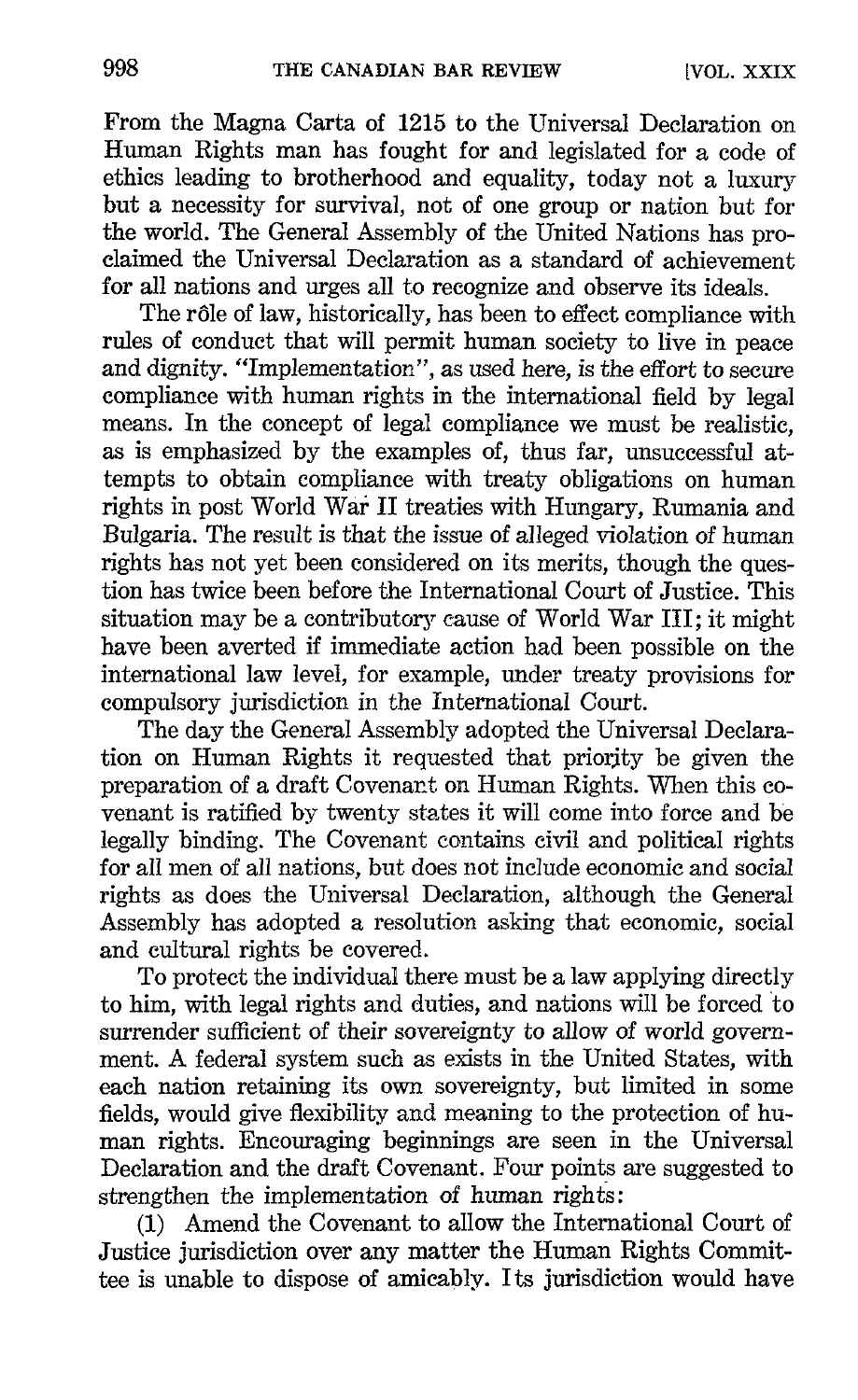to be compulsory for all states ratifying the Covenant.<br>(2) Establish sub-committees on Human Rights in e.

Establish sub-committees on Human Rights in each State. party to the Covenant, to receive and investigate petitions by any person, non-governmental organization or group of individuals claiming to be victims of a violation.

(3) Amend paragraph 2 of Article <sup>1</sup> of the Covenant to oblige the States who are parties to the Covenant to enact supplementary municipal legislation to give effect to rights in the Covenant for which they do not already have municipal legislation . If a State failed to enact such legislation by a set date the provisions of the Covenant would be deemed to take its place.

(4) In all treaties to protect human rights, the jurisdiction of the International Court of Justice should be compulsory.

To establish an understanding of human rights, education must precede or accompany law. A proper understanding should ultimately persuade public opinion to strengthen world forces for the implementation by law of international human rights.

(W. J. FLYNN)

The Administrative Procedure Act: A Study in Overestimation. By REGINALD PARKER. 60 Yale Law Journal: 581-599.

" . . . A strongly marked, long sought, and widely heralded advance in democratic government . . . [that despite its brevity] is a comprehensive charter of private liberty and a solemn undertaking of official fairness . . . intended as a guide to him who seeks fair play and equal rights under law. . . . It upholds law and yet lightens the burden of those on whom the law may impinge. It enunciates and emphasizes the tripartite form of our government and brings into relief the ever essential declaration that this is the government of law rather than of men." With this resonant verbiage the Hon. Patrick A. McCarran, United States Senator for Nevada and principal panegyrist of the Administrative Procedure Act, heralded the passage of the bill by the United States Congress in 1946. Four short years later Senator McCarran was to proclaim his legal brainchild "the most important statute affecting the administration of justice in the federal field since the passage of the Judiciary Act of 1789" .

By careful examination of the Act itself, and with thorough consideration of cases that have arisen through it and rulings of administrative agencies made in spite of it, Professor Parker (Visit ing Professor of Law, University of Arkansas) shows the Senator's words to be little more than soap box buffoonry. The author does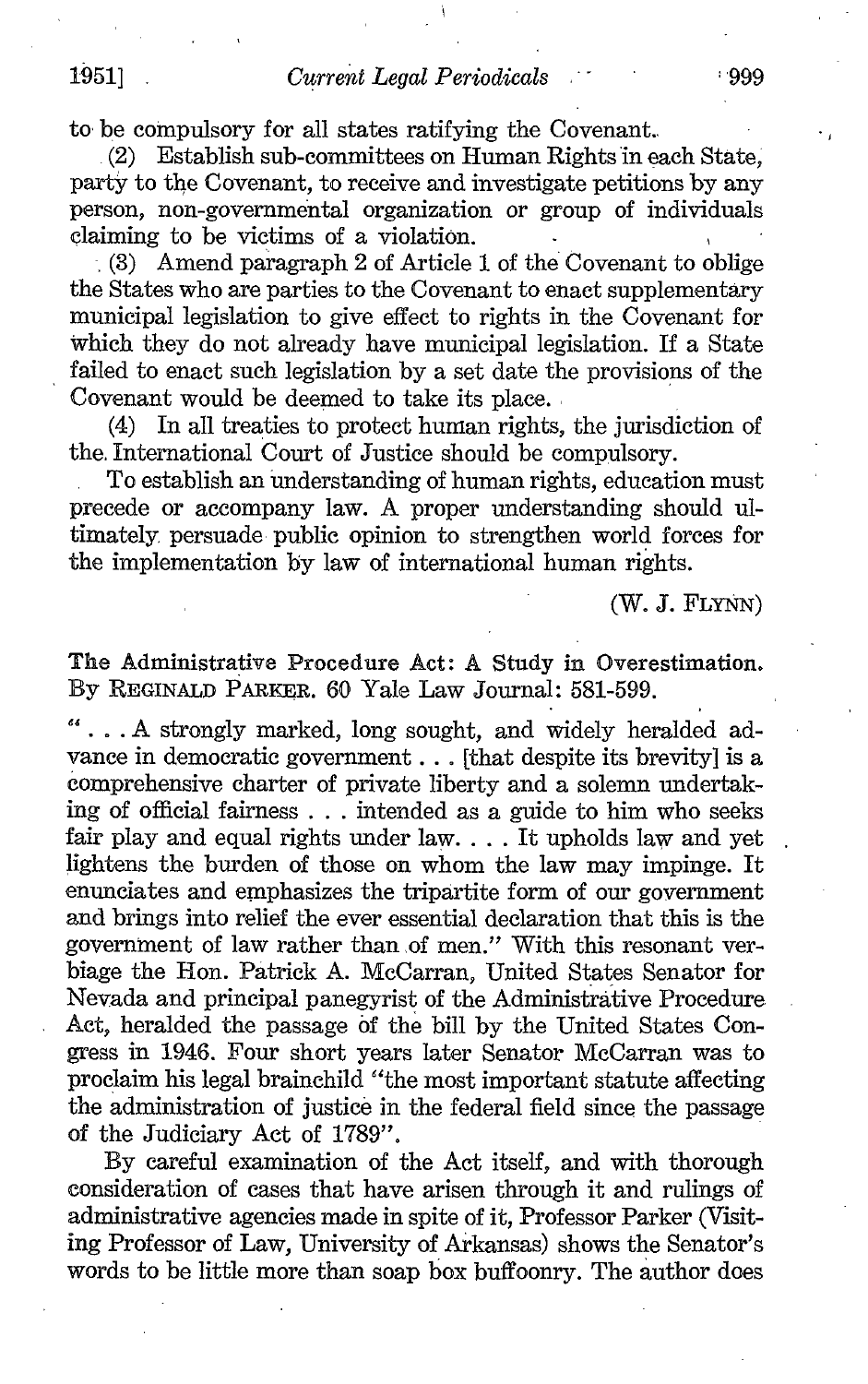not in any way disclaim the need for definition of the powers and limits of administrative procedure or the importance of improved judicial consideration of the conduct and conclusions of governmental tribunals. He does, however, feel that this statute, whose full title is "An act to improve administration of justice by prescribing fair administrative procedure", falls far short of accomplishing its end and does little towards changing the situation that existed before its passage.

The Act was designed to see to it "that the governors shall be governed and the regulators shall be regulated". At the outset it was evident that the statute did not regulate or endeavour to regulate the  $-$  that is, every  $-$  administrative procedure. It was merely aimed at rule making and the adjudication of individual cases, and certain matters ancilliary to both. It did not reduce the number of administrative agencies or prevent their growth, or change their powers materially, or subject them to the control of either the President or the Congress to a greater extent than before its passage.

The Act does not codify administrative procedure as such or those types of rule making and adjudication to which it applies. Rather than name the instances when hearings are required in administrative proceedings, it leaves this most important consideration to the existing law. Modes of notice are not provided: instead the Act restates the established principle that parties are to be informed. The question of who has standing to seek judicial review is avoided by saying anybody "suffering a legal wrong" or being "adversely affected or aggrieved" within the meaning of the law.

The Act does not lessen the variance between the rules of procedure of the various agencies. Its only advance in this regard is that where there is a doubt as to procedure certain sections of the Act may be consulted.

The only changes, other than restatements of existing law, introduced by the Act have the effect of bettering the position of private parties (for example, guaranteeing parties the right to ex pression, to be issued subpoenas, and to have counsel) and limiting the freedom within which the agencies can operate. These limited changes, however, do not come close to an effective curb of the administrative branch of the government. Such evils as delegated legislation and agency-made rules are left untouched. The virtue of publishing regulations (now required by the Act) is a limited one at best, since the only sanction against unpublished regulations is that they are voided.